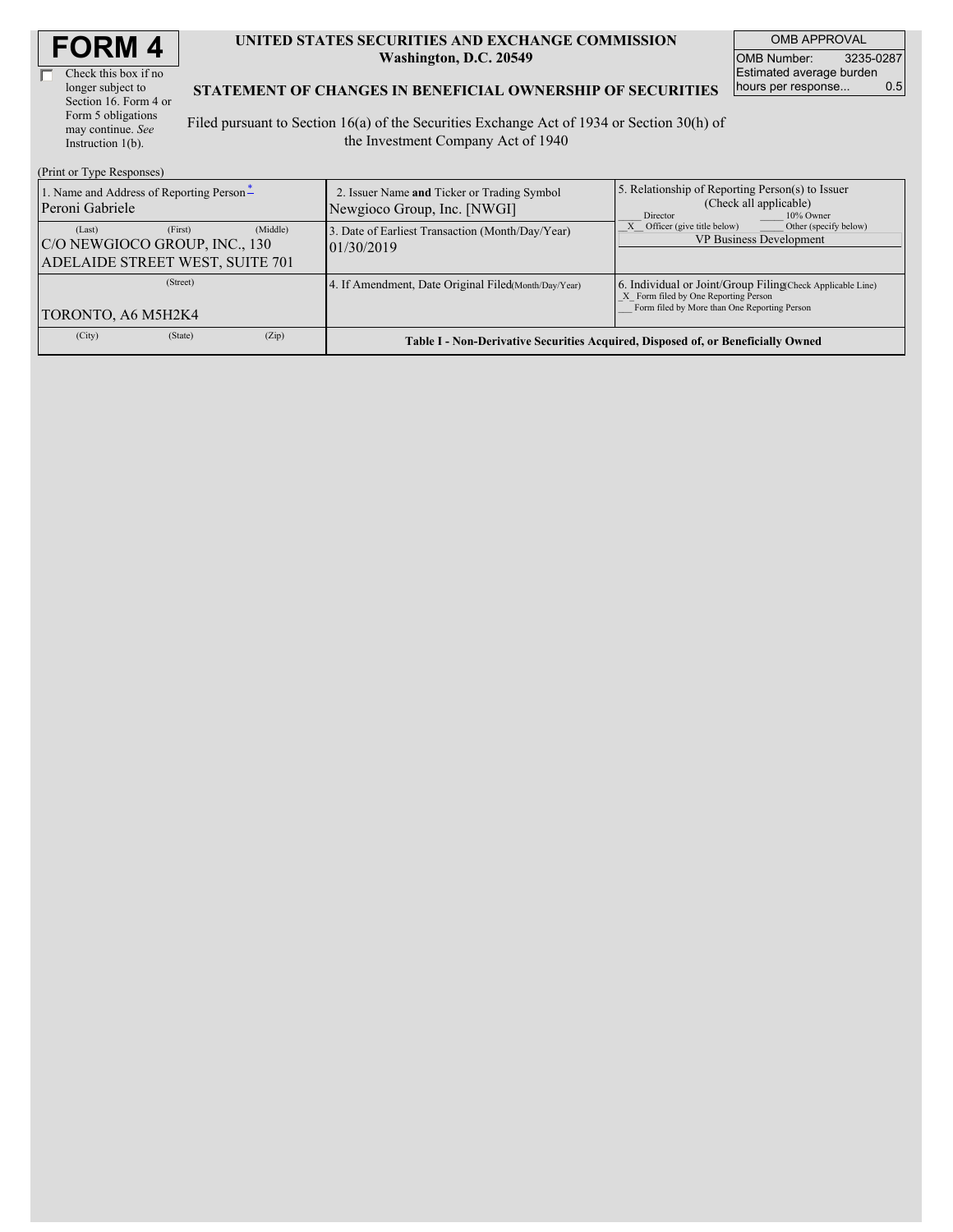| 1. Title of Security<br>(Insert. 3) | 2. Transaction<br>2A. Deemed<br>3. Transaction   4. Securities Acquired   5. Amount of Securities<br>Date<br>Execution Date, if<br>Code<br>(Month/Day/Year) any<br>$($ Instr. $8)$<br>(Instr. $3, 4$ and $5$ ) |                  |                  |   | (A) or Disposed of (D) Beneficially Owned Following<br>Reported Transaction(s) | 6.<br>Ownership<br>Form: | 7. Nature<br>of Indirect<br>Beneficial                                        |                                                                                                                                                                                                                                                                                                                                                                                                      |                                                        |                               |
|-------------------------------------|----------------------------------------------------------------------------------------------------------------------------------------------------------------------------------------------------------------|------------------|------------------|---|--------------------------------------------------------------------------------|--------------------------|-------------------------------------------------------------------------------|------------------------------------------------------------------------------------------------------------------------------------------------------------------------------------------------------------------------------------------------------------------------------------------------------------------------------------------------------------------------------------------------------|--------------------------------------------------------|-------------------------------|
|                                     |                                                                                                                                                                                                                | (Month/Day/Year) | Code             | V | Amount                                                                         | $(A)$ or<br>(D)          | Price                                                                         | (Instr. $3$ and $4$ )                                                                                                                                                                                                                                                                                                                                                                                | Direct $(D)$<br>or Indirect<br>(1)<br>$($ Instr. 4 $)$ | Ownership<br>$($ Instr. 4 $)$ |
| Common Stock                        | 01/30/2019                                                                                                                                                                                                     |                  | J <sup>(1)</sup> |   | 6,490                                                                          | $\mathbf{A}$             | \$<br>3.14                                                                    | 682,682                                                                                                                                                                                                                                                                                                                                                                                              | ${\bf D}$                                              |                               |
| Common Stock                        | 03/01/2019                                                                                                                                                                                                     |                  | J <sup>(1)</sup> |   | 6,569                                                                          | $\Lambda$                | $\mathbb S$<br>3.08                                                           | 689,251                                                                                                                                                                                                                                                                                                                                                                                              | ${\rm D}$                                              |                               |
| Common Stock                        | 04/01/2019                                                                                                                                                                                                     |                  | $J^{(1)}$        |   | 5,995                                                                          | $\mathbf{A}$             | $\mathbb{S}% _{t}\left( t\right) \equiv\mathbb{S}_{t}\left( t\right)$         | 2.88 695,246                                                                                                                                                                                                                                                                                                                                                                                         | ${\rm D}$                                              |                               |
| Common Stock                        | 05/01/2019                                                                                                                                                                                                     |                  | J <sup>(1)</sup> |   | 6,621                                                                          | $\mathbf{A}$             | $\mathbb{S}% _{t}\left( t\right) \equiv\mathbb{S}_{t}\left( t\right)$<br>2.81 | 701,867                                                                                                                                                                                                                                                                                                                                                                                              | ${\rm D}$                                              |                               |
| Common Stock                        | 06/03/2019                                                                                                                                                                                                     |                  | $J^{(1)}$        |   | 5,451                                                                          | $\mathbf{A}$             | $\mathbb S$<br>3.4                                                            | 707,318                                                                                                                                                                                                                                                                                                                                                                                              | ${\rm D}$                                              |                               |
| Common Stock                        | 06/28/2019                                                                                                                                                                                                     |                  | $J^{(1)}$        |   | 7,150                                                                          | $\vert A \vert$          | $\mathbb{S}% _{t}\left( t\right) \equiv\mathbb{S}_{t}\left( t\right)$<br>2.63 | 714,468                                                                                                                                                                                                                                                                                                                                                                                              | ${\rm D}$                                              |                               |
| Common Stock                        | 07/31/2019                                                                                                                                                                                                     |                  | $J^{(1)}$        |   | 7,009                                                                          | $\mathbf{A}$             | \$<br>2.62                                                                    | 721,477                                                                                                                                                                                                                                                                                                                                                                                              | ${\rm D}$                                              |                               |
| Common Stock                        | 08/30/2019                                                                                                                                                                                                     |                  | $J^{(1)}$        |   | 6,670                                                                          | $\Lambda$                | \$<br>2.74                                                                    | 728,147                                                                                                                                                                                                                                                                                                                                                                                              | ${\bf D}$                                              |                               |
| Common Stock                        | 09/30/2019                                                                                                                                                                                                     |                  | $J^{(1)}$        |   | 5,257                                                                          | $\mathbf{A}$             | \$<br>3.44                                                                    | 733,404                                                                                                                                                                                                                                                                                                                                                                                              | ${\rm D}$                                              |                               |
| Common Stock                        | 10/31/2019                                                                                                                                                                                                     |                  | J <sup>(1)</sup> |   | 5,713                                                                          | $\mathbf{A}$             | \$<br>3.24                                                                    | 739,117                                                                                                                                                                                                                                                                                                                                                                                              | ${\rm D}$                                              |                               |
| Common Stock                        | 11/29/2019                                                                                                                                                                                                     |                  | $J^{(1)}$        |   | 5,322                                                                          | $\mathbf{A}$             | $\mathbb S$<br>3.45                                                           | 744,439                                                                                                                                                                                                                                                                                                                                                                                              | ${\rm D}$                                              |                               |
| Common Stock                        | 01/01/2020                                                                                                                                                                                                     |                  | J <sup>(1)</sup> |   | 4,406                                                                          | $\mathbf{A}$             | $\mathbb{S}% _{t}\left( t\right) \equiv\mathbb{S}_{t}\left( t\right)$<br>4.23 | 748,845                                                                                                                                                                                                                                                                                                                                                                                              | $\mathbf D$                                            |                               |
| Common Stock                        | 01/01/2020                                                                                                                                                                                                     |                  | J <sup>(2)</sup> |   | $26,547$ A                                                                     |                          | $\$$<br>4.23                                                                  | 775,392                                                                                                                                                                                                                                                                                                                                                                                              | ${\bf D}$                                              |                               |
| Common Stock                        | 01/30/2020                                                                                                                                                                                                     |                  | $J^{(1)}$        |   | 4,778                                                                          | A                        | \$<br>3.83                                                                    | 780,170                                                                                                                                                                                                                                                                                                                                                                                              | $\mathbf D$                                            |                               |
| Common Stock                        | 02/27/2020                                                                                                                                                                                                     |                  | $J^{(1)}$        |   | $5,118$  A                                                                     |                          | $\begin{array}{c} \n\text{\$} \\ \n3.77 \n\end{array}$                        | 785,288                                                                                                                                                                                                                                                                                                                                                                                              | ${\bf D}$                                              |                               |
| Common Stock                        | 03/31/2020                                                                                                                                                                                                     |                  | $J^{(1)}$        |   | $12,208$ A                                                                     |                          | $\mathbb S$<br>1.49                                                           | 797,496                                                                                                                                                                                                                                                                                                                                                                                              | ${\bf D}$                                              |                               |
| Common Stock                        | 04/30/2020                                                                                                                                                                                                     |                  | $J^{(1)}$        |   | 4,878                                                                          | $\vert$ A                | $\mathbb S$                                                                   | 3.74 802,374                                                                                                                                                                                                                                                                                                                                                                                         | $\mathbf D$                                            |                               |
| Common Stock                        | 06/01/2020                                                                                                                                                                                                     |                  | $J^{(1)}$        |   | 5,860                                                                          | A                        | $\mathbb S$                                                                   | $3.15$ 808,234                                                                                                                                                                                                                                                                                                                                                                                       | ${\bf D}$                                              |                               |
| Common Stock                        | 07/01/2020                                                                                                                                                                                                     |                  | $J^{(1)}$        |   | 7,026                                                                          | $\vert A \vert$          |                                                                               | $\begin{array}{c c} \n\text{\$} & \n\text{\$} & \n\text{\$} & \n\text{\$} & \n\text{\$} & \n\text{\$} & \n\text{\$} & \n\text{\$} & \n\text{\$} & \n\text{\$} & \n\text{\$} & \n\text{\$} & \n\text{\$} & \n\text{\$} & \n\text{\$} & \n\text{\$} & \n\text{\$} & \n\text{\$} & \n\text{\$} & \n\text{\$} & \n\text{\$} & \n\text{\$} & \n\text{\$} & \n\text{\$} & \n\text{\$} & \n\text{\$} & \n\$ | ${\rm D}$                                              |                               |

Reminder: Report on a separate line for each class of securities beneficially owned directly or indirectly.

SEC 1474 (9-02)

**Persons who respond to the collection of information contained in this form are not required to respond unless the form displays a currently valid OMB control number.**

**Table II - Derivative Securities Acquired, Disposed of, or Beneficially Owned**

| (e.g., puts, calls, warrants, options, convertible securities) |                            |                                  |                                       |      |                 |                     |                 |                       |                              |                       |               |
|----------------------------------------------------------------|----------------------------|----------------------------------|---------------------------------------|------|-----------------|---------------------|-----------------|-----------------------|------------------------------|-----------------------|---------------|
| 1. Title of $\vert$ 2.                                         |                            | 3. Transaction                   | 3A. Deemed                            |      |                 | 6. Date Exercisable | 7. Title and    |                       | 8. Price of 9. Number of 10. |                       | 11. Nature    |
|                                                                | Derivative Conversion Date |                                  | Execution Date, if Transaction Number |      |                 | and Expiration Date | Amount of       | Derivative Derivative |                              | Ownership of Indirect |               |
| Security                                                       |                            | or Exercise (Month/Day/Year) any |                                       | Code | of of           | (Month/Day/Year)    | Underlying      | Security              | Securities                   | Form of               | Beneficial    |
| (Insert. 3)                                                    | Price of                   |                                  | $(Month/Day/Year)$ (Instr. 8)         |      | Derivative      |                     | Securities      | $($ Instr. 5)         | Beneficially                 | Derivative Ownership  |               |
|                                                                | Derivative                 |                                  |                                       |      | Securities      |                     | (Instr. $3$ and |                       | Owned                        | Security:             | $($ Instr. 4) |
|                                                                | Security                   |                                  |                                       |      | Acquired        |                     | (4)             |                       | Following                    | Direct $(D)$          |               |
|                                                                |                            |                                  |                                       |      | $(A)$ or        |                     |                 |                       | Reported                     | or Indirect           |               |
|                                                                |                            |                                  |                                       |      | Disposed        |                     |                 |                       | $Transaction(s)$ (I)         |                       |               |
|                                                                |                            |                                  |                                       |      | of $(D)$        |                     |                 |                       | $($ Instr. 4)                | $($ Instr. 4 $)$      |               |
|                                                                |                            |                                  |                                       |      | $($ Instr. $3,$ |                     |                 |                       |                              |                       |               |
|                                                                |                            |                                  |                                       |      | $4$ , and $5)$  |                     |                 |                       |                              |                       |               |
|                                                                |                            |                                  |                                       |      |                 |                     |                 |                       |                              |                       |               |